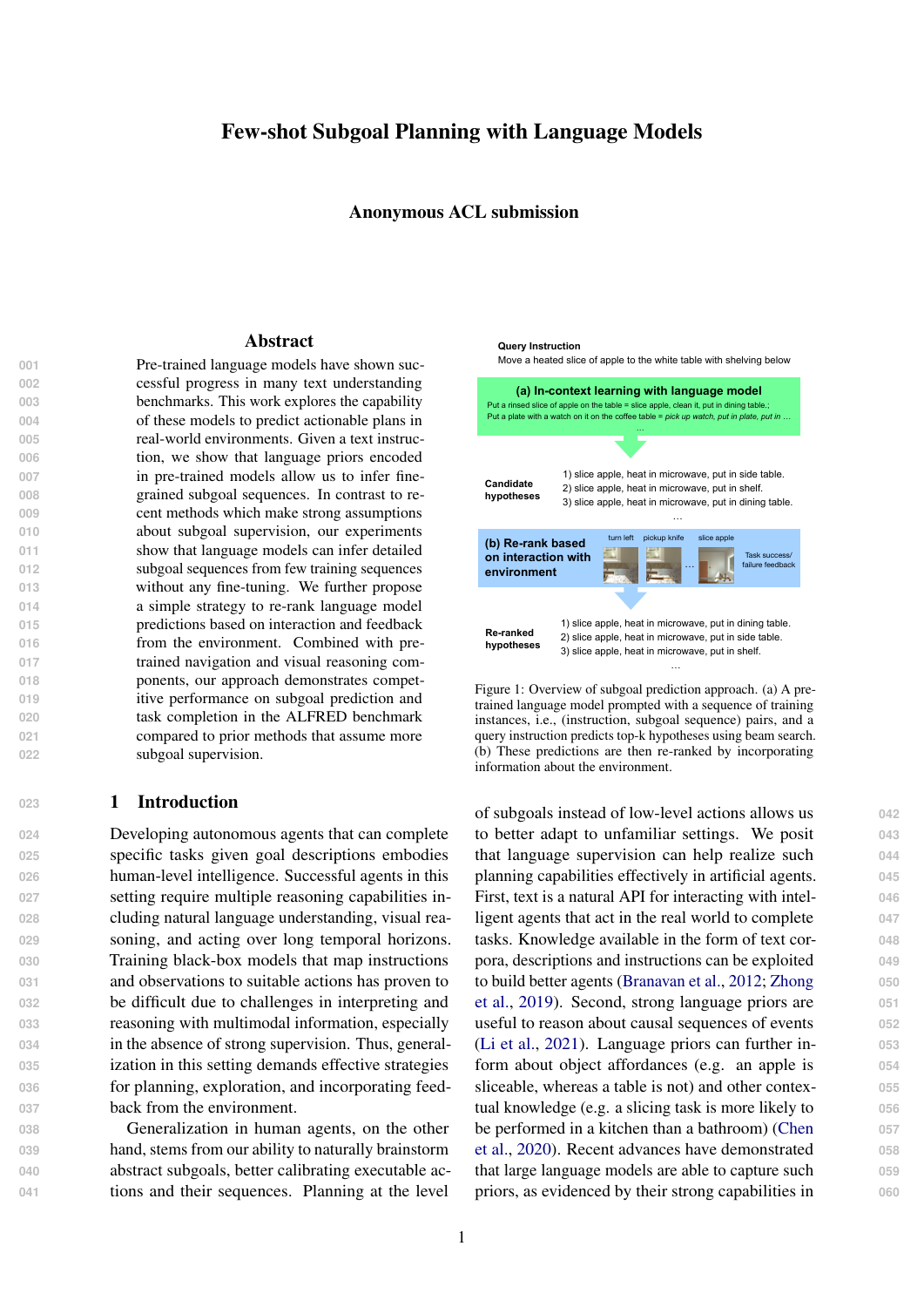language understanding and beyond (Devlin et al., 2018; [Radford et al.,](#page-8-0) [2019;](#page-8-0) Brown et al., 2020; Bommasani et al., 2021). This leads to the natu- ral question of whether priors learned by language models can help reason about subgoals.

 We study the ability of language models to rea- son about plans composed of a sequence of inter- mediate goals for completing basic object manipu- lation tasks in a household environment specified using text instructions. In particular, we use the *in-context learning* ability (Brown et al., 2020) of large pre-trained language models to reason about subgoals. In contrast to prior methods that fine- tune language models to predict subgoals/actions (Jansen, 2020; [Yao et al.,](#page-9-1) [2020\)](#page-9-1), we show that they can predict subgoal sequences effectively with- out any fine-tuning. We teach the model how in- structions translate into subgoal sequences by con- structing a prompt using few examples. Given the prompt and a query instruction the language model predicts likely subgoal sequences (see Figure [1](#page-0-0) for an illustration).

 While language models are capable of generat- ing strong hypotheses, we observe that these predic- tions may not be directly usable by agents acting in 086 real environments. First, they suffer from calibra- tion issues: Language models have a tendency to repeat content from the prompt [\(Zhao et al.,](#page-9-2) [2021\)](#page-9-2). We show that mutual-information inspired metrics help mitigate calibration issues and lead to better ranking of model generated hypotheses.

 Second, real-world agents have to update their beliefs and predictions based on interaction and feedback from the environment. Without such feed- back we cannot expect the predicted plan to be executable in the environment. We execute plans proposed by the language model in the environ- ment using a pre-trained low-level policy and col- lect feedback about task success/failure. We use this feedback as a learning signal to train a ranking model that re-ranks language model predictions. In contrast to prior methods that rely on strong sub- goal supervision and task level expert trajectories, we show that combining subgoal predictions with a pre-trained subgoal execution policy leads to a strong embodied agent baseline.

**107** We make the following contributions in this **108** work. We show that

**109** • Large language models can predict subgoals from **110** text instructions with very little supervision (e.g. **111** 10 training examples) using in-context learning.

- Incorporating a small amount of feedback from **112** interaction with the environment such as agent **113** state and task success/failure outcome improves **114** language model predictions.
- Combining predicted subgoals with a pre-trained **116** low-level policy for navigation and visual reason- **117** ing leads to a simple modular agent policy that **118** performs well on an embodied learning setting. **119**

### 2 Related work **<sup>120</sup>**

Language models for planning and interaction **121** The use of language models for planning and action **122** prediction has been explored in prior work. Jansen **123** (2020) fine-tuned a language model to predict sub- **124** goal sequences for text instructions from the AL- **125** FRED benchmark. Micheli and Fleuret (2021) take **126** a similar approach, but show that imitation learn- **127** ing with few instances combined with reinforce- **128** ment learning produces models that work well on **129** the ALFWorld benchmark [\(Shridhar et al.,](#page-9-3) [2020b\)](#page-9-3). **130** [Yao et al.](#page-9-1) [\(2020\)](#page-9-1) demonstrate a similar approach 131 for interactive fiction games (Hausknecht et al., **132** 2020). In contrast to these prior methods, our ap- **133** proach does not assume strong supervision and **134** we demonstrate generalization with limited train- **135** ing examples. Furthermore, in order to exploit the **136** generalization capabilities of large language mod- **137** els, we do not fine-tune these models and instead **138** use their in-context learning ability. Finally, our **139** approach allows us to build policies that inherit **140** the strong generalization capabilities of these large **141** pre-trained models such as compositional general- **142** ization. **143**

Large language models and few-shot learning **144** Brown et al. (2020) showed that pre-trained large 145 language models have few-shot learning capabil- **146** ities. Given a few examples  $f(x_i; y_i = f(x_i))g$  147 that define a task f such as classification or trans- **148** lation and a query instance  $x^q$ , *prompting* a language model with a string such as  $x_1 = y_1$ ;  $x_2 = 150$  $y_2$ ; :::;  $x_n = y_n$ ;  $x^q =$ " leads to meaningful completions by the language model  $y^q$   $f(x^q)$ . This 152 few-shot learning capability of language models **153** has since then been studied and improved upon 154 [w](#page-9-4)ith approaches like prefix engineering [\(Schick](#page-9-4) **155** [and Schütze,](#page-9-4) [2020\)](#page-9-4), prompt tuning (Li and Liang, **156** 2021), model calibration [\(Zhao et al.,](#page-9-2) [2021\)](#page-9-2) and **157** other methods (Min et al., 2021a). We adopt a **158** similar approach for few-shot subgoal inference. **159** We assume that subgoal supervision is available 160 for a small number of training tasks and use the **161** language model to infer subgoals for unseen tasks. 162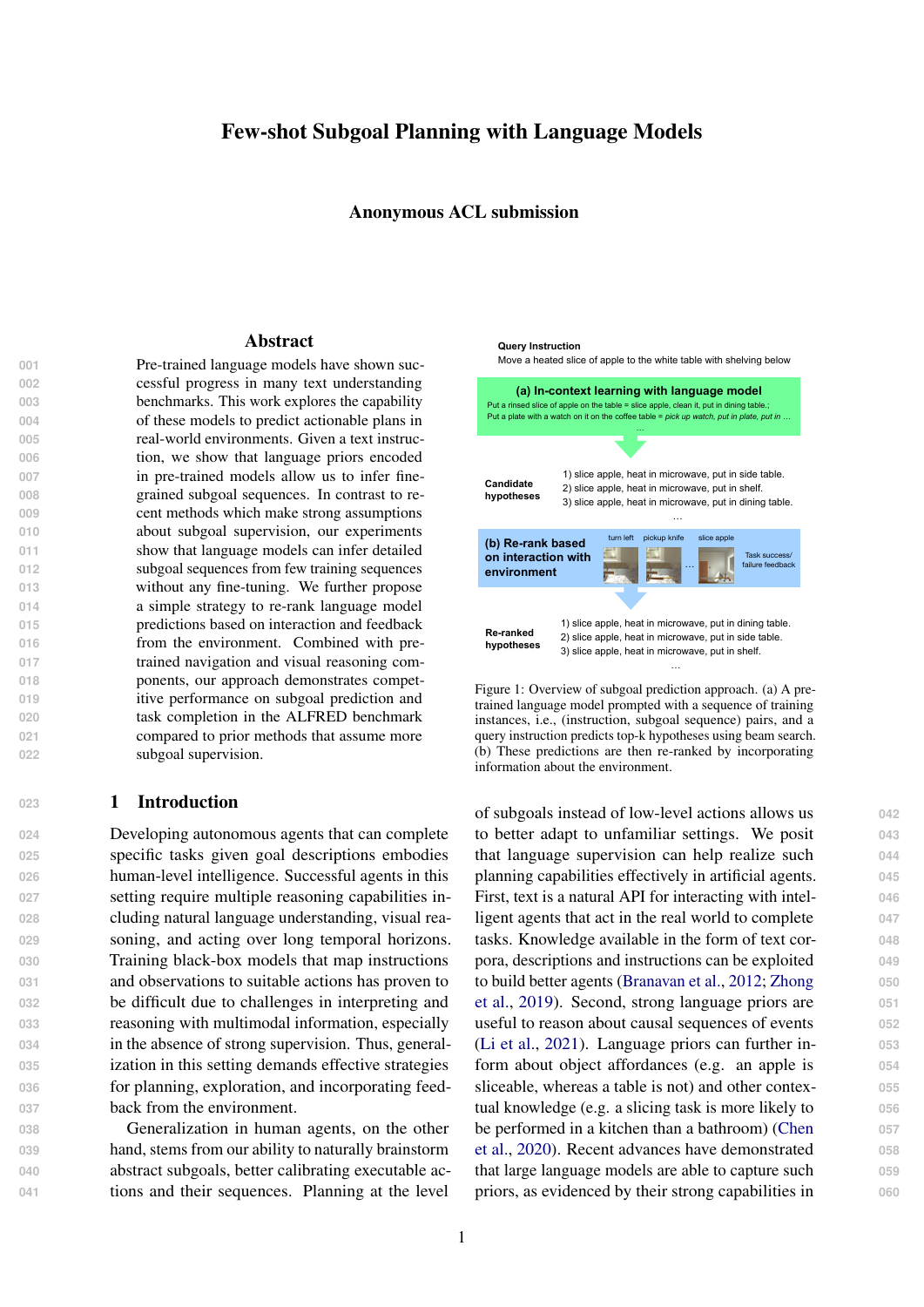163 **Instruction following There is rich literature on 3.1 Few-shot subgoal inference Property 211** 164 **agents that follow language instructions (Mei et alSubgoals We are interested in a particular sub-** 212 165 (2016); Fried et al. (2017); [Suhr et](#page-9-5) al. [\(20](#page-9-5)19) der 166 **alia<sup>1</sup>). Recent developments in simulated environvolve performing a sequence of object interac-** 214 167 **ments and benchmarks with human annotated inions in an embodied environment. Each object** 215 168 structions have driven progress in embodied agentisteraction requires navigating to a particular ob-<br>216 169 that learn from text instruction[s \(Shridhar et](#page-9-6) al., ject and performing an action on it. A task is 217 170 [2020a](#page-9-6); Kolve et al., 2017). Successful agents inconsidered successfully completed if the state of 218 171 these settings require multiple reasoning capabilibigects in the end satisfy a set of task-speci-172 ties including language understanding, visual reæonstraints (for instance, objects that need to be 220 173 soning and learning to act over long time-horizonssliced/warmed/cooled/cleaned have the appropriate 221 174 Compared to the sequence to sequence model origtate change). It is thus natural to de ne a subgoal 222 175 **inally proposed in [Shridhar et a](#page-9-6)l. [\(202](#page-9-6)0a), subseas one or more sequence of object interactions. A** 223 176 **quent approaches have made progress by exploiting boalg is speci-ed asg = (b; o) 2 B O where** 224 177 subgoal supervision, pre-trained visual reasoning 2 B = {Pickup, Clean, Heat, ..} is one of a pre- 225 178 components and pre-trained transformer modelde ned set of abstract actions and  $O = \{Apple,$ 179 [\(Singh et al](#page-9-7)., [202](#page-9-7)0; [Suglia et a](#page-9-8)l., [20](#page-9-8)21; [Zhang](#page-9-9) and Microwave, DeskLamp, Ottoman, ..} is an object 227 180 Chai, 2021; Corona et al., 2020; Blukis et al., 2021) category. class of instruction following problems which in- 213 219 category. **228** 

181 **Unlike these methods, we do not assume access to** 182 strong subgoal supervision or task level expert surion  $\sim$ , subgoal inference seeks to predict a se-183 pervision. We combine language model prediction  $S_{\text{quence}}$  of subgoals 7!  $g = (g^{(1)}; ..., g^{(n)})$ . To 231 184 with pre-trained low-level navigation and interac-perform in-context learning with a language model, 232 185 tion policies to obtain a competitive agent policy. We consider a representation of g that looks 233 **Subgoal inference problem Given a text instruc-** 229

186 **Few-shot semantic parsing Subgoal inference** 187 from text instructions can be considered a semannapping. Such representations have been referred 235 188 tic parsing problem where the subgoal sequences in the literature as verbalizers (Min et al., 2021a),  $236$ 189 serves as a formal representation of text. Shin et antermediate representations (Herzig et al., 2021) 237 190 (2021) show that few-shot semantic parsers cannel canonical representations (Shin et al., 2021), 238 191 be derived from language models and demonstrat the purpose is to represent the output in a 239 192 their applicability on text-to-SQL (Finegan-Dollak format the language model understands. In a slight 240 193 et al., 2018) and SCAN (Lake and Baroni, 2018) abuse of notation, we will use to refer to either a 241 194 benchmarks. Furrer et al. (2020) and Herzig et a pubgoal sequence or it's textual representation  $242$ 195 (2021) further study the compositional generaliza<sup>depending</sup> on the context. like natural text, where is a pre-de ned invertible  $234$ 

196 **tion ability of such semantic parsers. In our workGenerating subgoals We assume that a small** 244 197 **we make use of ideas introduced in these workamount of training data( 1; g<sub>1</sub>);**  $\qquad$ **; ( <sub>n</sub>; g<sub>n</sub>)g is 245** 198 **such as dynamic prompt creation, constrained deiven. The language model is prompted with a** 246 199 coding and intermediate representations. comma separated concatenation of the training ex- 247

# <sup>200</sup> 3 Approach

amples, each in the format<sub>i</sub>''=  $q_i$ ", followed by 248 a query, formatted as  $" = "$ . We assume that the  $249$ probability of a hypothesib (i.e., text representa- 250

 $201$  We rst consider subgoal inference as a semantic on of a subgoal sequence) can be modeled as in  $251$ 202 parsing problem where a text instruction needs to equation (1), where is thei<sup>th</sup> token ofh and the 252 203 be translated to a sequence of subgoals and propose en probabilities are derived from the language 253 204 **an approach to few-shot subgoal inference based odel.** 205 on pre-trained language models in Section 3.1. We  $\frac{1}{2}$ model.  $\frac{254}{2}$ Y

i

 extend this setting to an agent acting in a simulated environment which can execute these subgoals, ob- serve feedback, and improve upon language model p(hj ) =

209 predictions for more accurate subgoal inference in 210 Section 3.2. We use beam search to identify the top-k hypothe-  $256$ 

ses according to(hi). Generated hypotheses are  $257$ constrained to be valid representations of subgoal 258 sequences by considering only tokens which lead 259

 $p_{LM}(h_ijh_{*i}*; ; f<sub>j</sub>; g<sub>j</sub> g<sub>j=1</sub><sup>n</sup>)$  (1) 255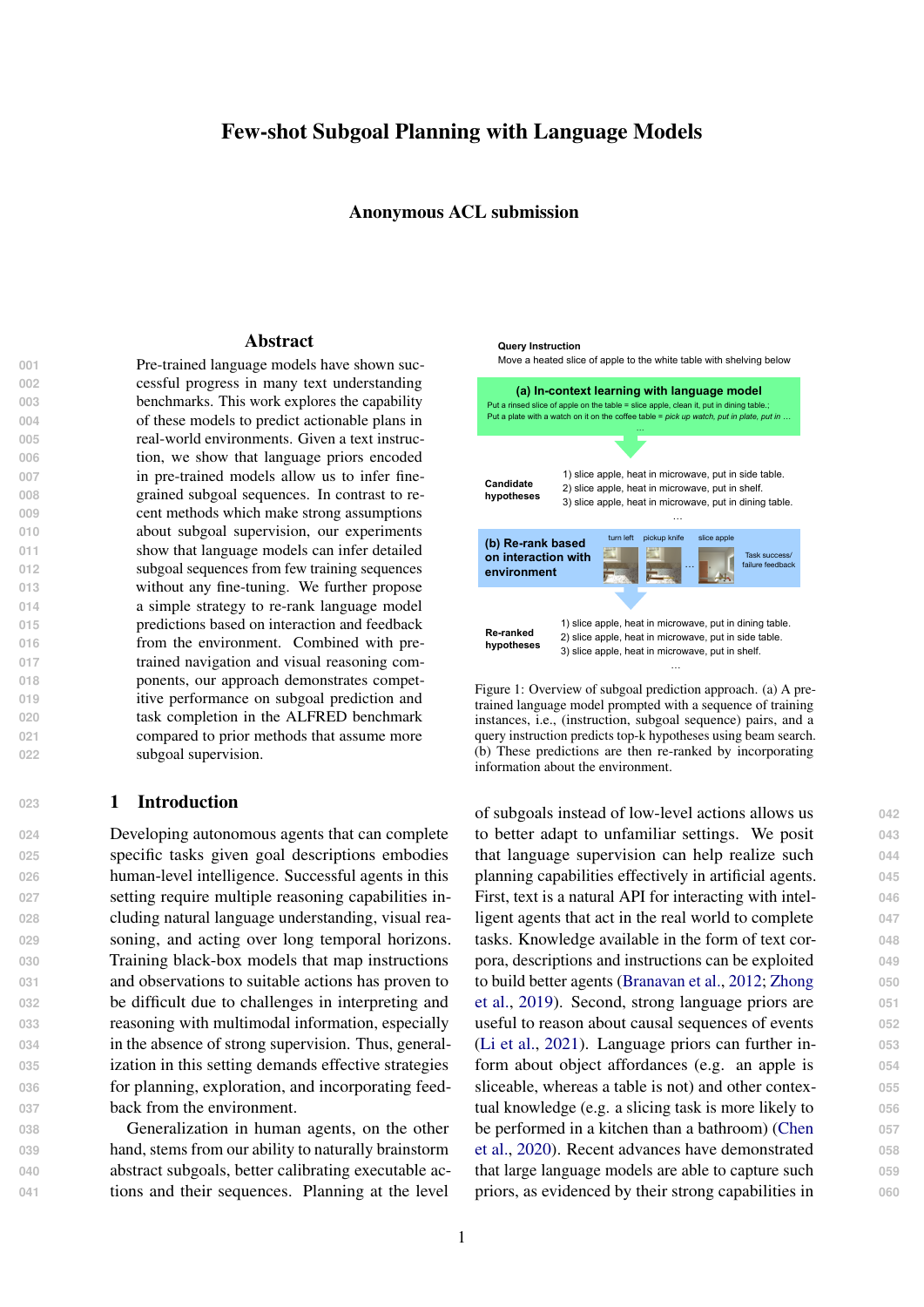Figure 2: Re-ranking language model predictions with interaction and feedback from the environment. Given the task, language model predictions, completed subgoals and the agent state we come up with a ranked list of subgoal sequences. The agent then executes the next subgoal from the highest ranked plan. The completed subgoal is added to the partial plan and the process continues until stop subgoal is encountered. During training the agent receives a positive reward if the task is successfully completed, which we use as supervision to train the ranking model.

260 to a valid partial pre x of a subgoal sequence atstructions. While Section 3.1 treated the language 297 261 each step of beam search. 262 Re-ranking predictions Recent studies have 263 **found that language models have popularity and on and feedback from the environment. We thus** 300 264 **recency biases: the tendency to repeat content men-operate a method to improve language model pre-** 301 265 tioned in the prompt, especially content appearing dictions based on environment interaction. Since 302 266 later in the prompt (Zhao et al., 2021). They consid<sup>our</sup> goal is to learn the planning component of the 303 267 ered a simple approach to mitigate such biases in agent, we assume a pre-trained low-level policy 304  $268$  model predictions for classi-cation tasks by com- $\frac{1}{18}$  provided and optimize over the space of plans.  $305$ 269 **paring the likelihood of an output label with and Jointly learning both components is beyond the** 306 270 without the query. In contrast to this `direct model'<sup>Scope</sup> of this work and left as future work. 307 271 which models the probability of a label given the input p(yjx), Min et al. (2021a) showed that a `chan-states is available. The state representation cap-<br>272  $273$  nel model' which model $\phi(x|y)$  leads to better, 274 more stable models. model as a knowledge extraction system, in the real 298 world plans need to be updated based on interac-<br>299 We assume that a representation of the agent 308 tures information about the environment (e.g. ob-<br>310 jects present and their locations) estimated based 311

 $275$  Inspired by these observations, we propose to the agent's visual observations. As the agent  $312$ 276 use p( jh) to score hypotheses in addition to 277 p(hj ). Mutual Information based ranking metrics  $278$  are a natural candidate and they have been explored ming that a low-level policy  $L$  pre-trained to  $315$ 279 **in the text generation literature (Li et al., 2015; Li** and Transition generation more than  $\frac{1}{2}$  or en,  $\frac{1}{2}$  or  $\frac{1}{2}$ ,  $\frac{1}{2}$  is to train a high-level policy  $\frac{1}{2}$  which proposes  $\frac{317}{2}$  $281$  ses from the model using (hj) and the generated  $282$  hypotheses are re-scored using the weighted mutual  $\frac{1}{2}$ . More formally, the high-level policy models  $319$ 283 **information metriq1** )log p(hj) + log p( jh) where is a hyperparameter (Appendix A details  $s_t$  is the state representation  $\arg(\mathbf{d}^{t})$  is the se-  $321$  $285$  the connection to Mutual Information). To compute quence of subgoals completed so far at high-level  $322$  $286$  p( jh), we again use the language model prompted  $\frac{1}{100}$ explores the environment and collects new obser-<br>313 vations the state representation is updated. As-<br>314 execute a given subgoglis provided, our goal 316 the subgoals to be executed by the low-level pol- $318$  $H_H(g^{(t)}j; s_t; g^{( where is a text instruction,  $\hspace{1cm}$  320$ (t) . 323

287 with " $g_1 = 1$ ; :::;  $g_n = n$ ; h = " as the query and 288 compute the conditional probability of. We ex-289 **pect this paradigm of generating a set of strong hyaccount information about the environment. For** 326 290 potheses, followed by accurate re-ranking is more instance, knowledge about the type of room the 327 291 generally applicable to other few-shot language dent is in (kitchen, bathroom, etc.) and the ob-<br>291 292 understanding problems. While the language model can generate com-<br>324 pelling subgoal hypotheses, it doesn't take into 325 jects present in it are useful to infer the kind of 329

293 3.2 Agent policy and incorporating 294 environment feedback

tasks and subgoals that can be performed. We 330 propose to re-rank hypotheses generated by the 331 language model based on information from the en-<br>332

295 We next consider building an agent that acts in  $\bar{a}$  alternatively, this can be framed as a POMDP in a hierar-296 visual environment to complete tasks given text inchical reinforcement learning setting.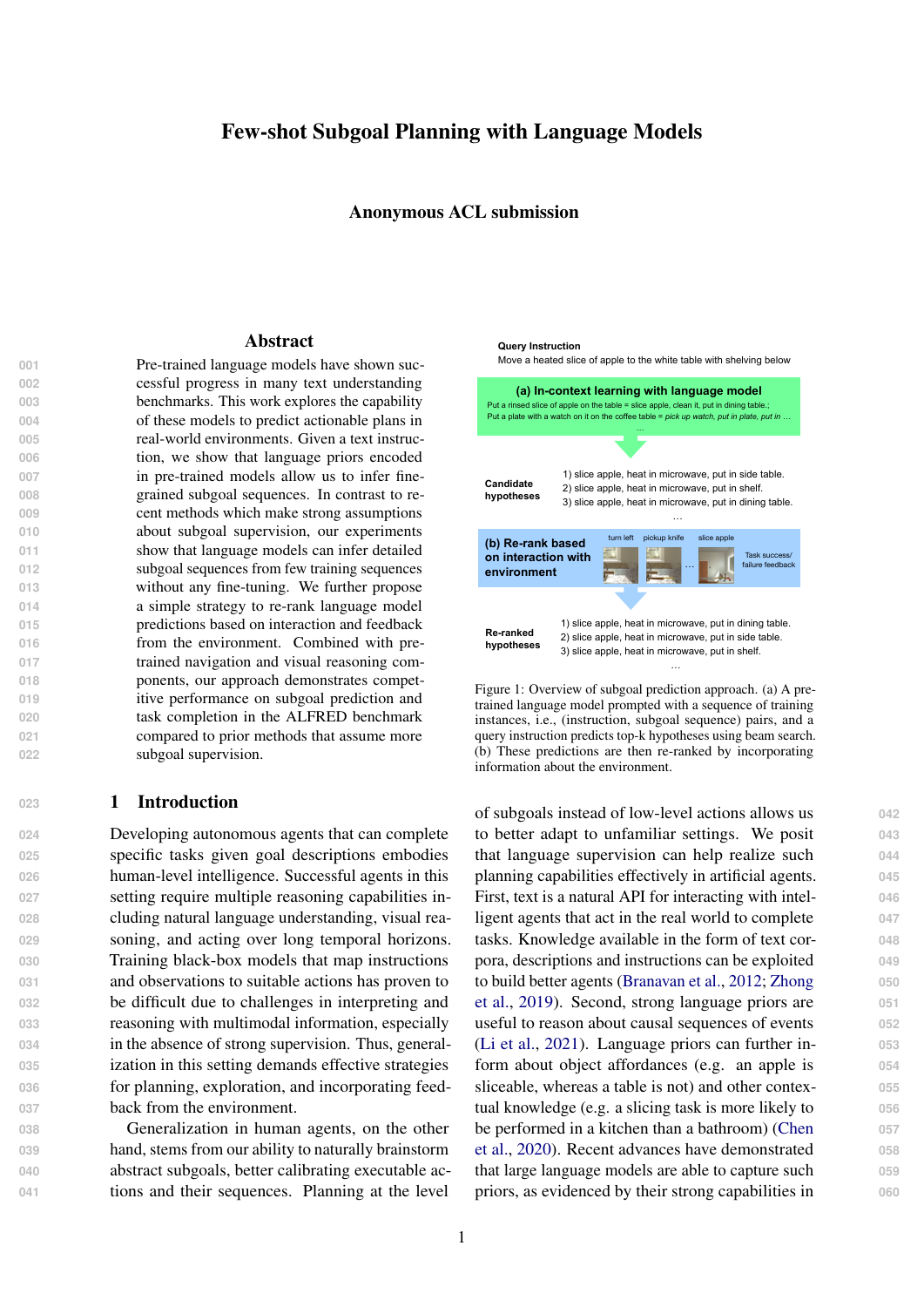- $333$  vironment to construct  $H$ . The plans generated 334 by the language model are executed in the envi-335 **ronment using L. The success/failure outcom** 336 **of these plan executions are used to construct and the set of these plan executions are used to construct** 337 **labeled dataset of instructions plansg and ager** 338 **states. A supervised ranking model(g; ; s; )** 339 **is trained using this data to re-rank the language** 340 **model predictions. We represent the ranking m** Task GPT2-XL GPT-J top-1 top-10 top-1 top-10
- $\begin{array}{ccc} \text{as } f\left( g;\ ; s;\ \right) \; = \; & \text{Concat}(f^\text{ stat}(s); f^\text{ text}(\ ; g)) \end{array}$ 342 **wheref states is a state embedding, text(; g) is** 343 a joint encoding of and g produced by a text 344 encoder and is a parameter vector. Although

| าes<br>look at obj in light        | 1.06  | 67.02 | 11.70 | 63.83 |
|------------------------------------|-------|-------|-------|-------|
| UCt apick and place simple         | 24.19 | 63.71 | 59.86 | 80.99 |
| pick two obj and place<br>١t       | 24.19 | 63.71 | 50.81 | 79.03 |
| pick heat then place               | 47.66 | 83.18 | 54.21 | 85.05 |
| pick cool then place               | 33.33 | 80.16 | 53.97 | 83.33 |
| Jage pick clean then place         | 25.89 | 56.25 | 40.18 | 70.54 |
| odel <sup>pick</sup> place movable | 13.91 | 27.83 | 16.52 | 46.09 |
| Overall                            | 28.17 | 63.66 | 42.56 | 73.29 |
|                                    |       |       |       |       |

Table 1: Top-k recall for subgoal sequences predicted by GPT2-XL and GPT-J models categorized by task type.

 $\frac{345}{345}$  a text embedding can be derived from the lan-subgoals are suf-cient for an agent to successfully  $\frac{384}{384}$ Encode the complete the task of the task. Second, predicting navigation assets a guage model, we use a BERT encoder in favoromplete the task. Second, predicting navigation 347 of obtaining a smaller dimensional representation upgoals from the text instruction alone may not al-<br>347  $\frac{348}{348}$  (f text = BERT<sub>CLS</sub>). The state and text embed-lowers be possible as they often depend on the scene 349 **dings are held xed and only is trained. See** layout. **388** 

350 Appendix C for more details. 351 **During inference, an instructionis given, and ied as**  $g^s = (b; 0)$  **2 B O where jBj = 7 390** 352 we use the procedure in Section 3.1 to generatend jOj = 80. We de ne a textual representa-<br>391 353 top-k hypotheses. At each step, hypotheses incotion v(b) of each action type (e.gv(Pickup)= 392 354 sistent with the sequence of subgoals executed spick up', v(Heat)= `heat in'). The object types 393 355 far are pruned and the remaining hypotheses areare identi ed by a text string(o) in the dataset 394 356 **re-ranked based on the current agent state usingnd we directly use them as the text representa-** 395 357 **f. The agent attempts the next subgoal proposetion with minimal pre-processing (e.g(apple)=** 396 358 by the top hypothesis. The process ends when thepple', v(desklamp)= `desk lamp'). The sub- 397 359 stop subgoal is predicted. See Figure 2 for an illusgoal is represented  $\text{a}(\text{g}^s) = \text{v}(b) \text{ v}(o)'$  (e.g. 398 360 **tration and Appendix D for more details about thev((Pickup, apple))= `pick up apple'). A sub-<br>399** 361 **training and inference algorithms.** Subgoal representation A subgoalg<sup>s</sup> is spec-<br>389 goal sequenc $g = (g^{(1)}; ...; g^{(n)})$  is represented  $400$  $\text{as}\,\mathsf{v}(\mathsf{g}) = \mathsf{v}(\mathsf{g}^{(1)}),\,...,\mathsf{v}(\mathsf{g}^{(n)})$ .'. Text representa- 401

# 362 4 Experiments

# 363 4.1 Data

tions of all subgoals are given in Appendix B. Note  $402$ that there are many plausible choices for the repre-<br>403

364 We use data from the ALFRED benchmark pro-sentation and a different set of choices can lead 404 365 posed by Shridhar et al. (2020a) in our experiments o different results. to different results. And the state of  $405$ 

366 The ALFRED task requires an agent to execute 367 instructions speci-ed in text to accomplish basic ity of language models to generate plans from in-168 tasks in an embodied environment. A given task is the language measure to generate plane from the language to the truth plans. described using a high-level language directive as In addition, we also evaluate the performance of an 409 well as low-level step-by-step instructions (We only make the all the AI2-Thor (Kolve et al., 2017) 410<br>All the AI2-Thor (Kolve et al., 2017) 410 use the high-level description). The dataset con-gone complete tasks using a strong contains  $201$  sists of 7 task types, and has more than 20k natural (the percentage of tasks successfully completed). 412 **language task descriptions collected from human annotators. In addition, expert demonstrations com 4.2 Few-shot subgoal inference 413 puted by a planner are also made available. Taskive construct a training set using = 10 randomly** 414 **require acting over many time-steps, with an avehosen instances from the training set. The lan-** 415 **erage of 50 actions, and the longest tasks requirguage model is prompted with a concatenation of 416 100+ steps. The ground truth subgoal sequences in thoerform constrained beam search decoding with a** 418 Metrics We usetop-k recallto evaluate the abil- $406$ these training examples and the query instance. We  $417$ 

**dataset consist of both navigation subgoals and obeam size of 10 to generate subgoal sequences. At 419 ject interaction subgoals. We discard the navigatioreach step of beam search, only tokens which lead** 420 382 subgoals and only retain the interaction subgoalto a valid partial pre x of a subgoal sequence are 421 **for the following reasons. First, the interaction considered. All model generated hypotheses thus** 422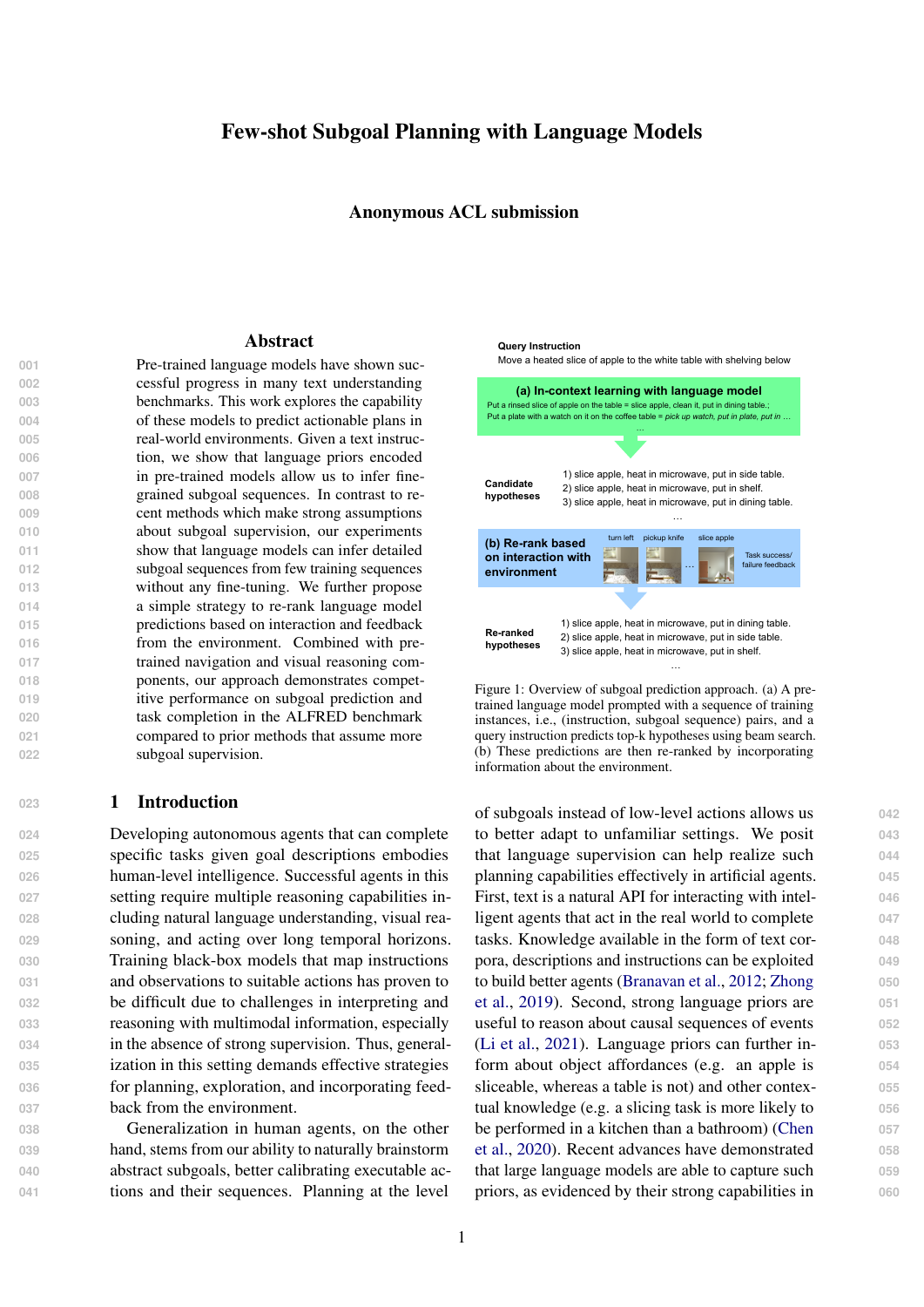| Ranking criteria                                 | GPT2-XL | GPT-J |
|--------------------------------------------------|---------|-------|
| log p(hj)                                        | 28.17   | 42.56 |
| $log p($ jh)                                     | 40.98   | 48.41 |
| $\frac{1}{2}$ log p(hj) + $\frac{1}{2}$ logp(jh) | 46.10   | 55.49 |

Table 2: Top-1 recall after re-ranking model generated top-10 hypotheses using different criteria.

| Model                                     | Top-1<br>recall                 | Training data                                                     |
|-------------------------------------------|---------------------------------|-------------------------------------------------------------------|
| <b>Jansen (2020)</b><br>(Fine-tuned GPT2) | 5.07<br>41.92<br>53.80<br>61.00 | 77 (ne-tune)<br>779 (ne-tune)<br>1948 (ne-tune)<br>7793 (ne-tune) |
| Ours (GPT-J)                              | 54.34                           | 10 (in-context)                                                   |

| Obj category | Confusion categories                      |
|--------------|-------------------------------------------|
| wateringcan  | pencil, kettle                            |
| glassbottle  | vase                                      |
| cart         | shelf, sidetable, microwave, cart, fridge |
| butterknife  | knife, butterknife                        |
| oorlamp      | desklamp, oorlamp                         |
| vase         | pencil, vase, bowl, winebottle, pot       |
| ladle        | spoon, ladle                              |
| pot          | pot, pan                                  |
| soapbottle   | soapbottle, winebottle                    |

Table 4: Object categories the model makes most errors on and the top object categories it confuses with.

The incorrect hypotheses involving sink is now  $457$ ranked below the correct hypothesis involving ta- 458

Table 3: Comparison against subgoal prediction performancele. While language models can retrieve strong and the of Jansen (2020). hypotheses as indicated by the high top-10 recall,  $460$ 

this observation shows that the ranking of these  $461$ 

**correspond to valid subgoal sequences. We evallypotheses, as determined by hj ), may not be** 462 **uate models on the valid-seen split of the dataset courate. We thus consider mutual information** 463 which has 800 instances. based ranking approaches. Table 2 shows top-1 re- 464

426 Table 1 shows subgoal inference results cateall when model generated hypotheses are ranked 465 **gorized by task type. We use publicly availableaccording to different criteria. We rst observepre-trained transformer language models GPT2-XLthatp( jh) ranks hypotheses more accurately than(Radford et al., 2019) and GPT-J (Wang and Komat (hj). Second, combining the two log probabil-suzaki, 2021) via the HuggingFace library (Wolf ities with**  $=$   $\frac{1}{2}$  et al., 2020), which respectively have 1.5B and 6Bthat generating a large number of hypotheses with **parameters, in our experiments. The rst six of thea language model, followed by more accurate re-seven task types have two object arguments eadanking using Mutual Information inspired metrics** The pick place movable task type has three objectan be an effective paradigm for few-shot genera- **arguments and hence a lower recall than the otheron tasks with in-context learning. ATA** task types. The top-10 recall of GPT2-XL and GPT- $\frac{1}{2}$  yields better scores. This shows

437 **J** are respectively 64% and 73%, which shows tha fomparison with prior work We compare our 475  $438$  large language models have strong ability to reasoprediction performance against prior work in Ta-  $476$ 439 **about plans from few training examples.** ble 3. Jansen (2020) ne-tunes a GPT2-Medium  $477$ **model (325M parameters) to predict subgoals from** 478

 Re-ranking hypotheses The top-k recall perfor-441 mance reported in Table 1 are based on p(hg). We con rmed that the biases reported in the liter-data: 1%, 10%, 25%, 100% of the training set,  $481$ 443 ature such as predicting content from the prompt hich has 7793 instances. We ignore the naviga-<br>482 **are present in model predictions (Zhao et al., 2021)** ion subgoals in this evaluation and only compare 483 Consider the query example achilled mar-**tini glass with a fork on it on the table. When the prompt contains training examples that mention of GPT-J using our approach on the same test set.** 486 sink', the model assigns the following loging  $\phi$ **to these hypotheses.** 

- 450 pick up fork, put in cup, put in sink. -2.4
- 451 pick up fork, put in cup, put in table. -4.3

452 When all training instances in the prompt involv-454 become, more supervision is available due to the xed con-<br>491

- 455 pick up fork, put in cup, put in sink. -13.7
- 456 pick up fork, put in cup, put in table. -9.1

<sup>152</sup> ing sink are removed, the log probabilities now text length limitation of in-context learning. See 492 Section 5 for ablations and more discussion about 493 ne-tuning. And the set of the set of the set of the set of the set of the set of the set of the set of the set o

instructions and report prediction results are the  $479$ **model is trained on varying amounts of training** 480

the sequence of object interactions to perform a fair 484 comparison. We also report prediction performance 485

The results show that large language models en-<br>487 code useful knowledge that can help plan from 488 instructions effectively when supervision is lim-<br>489 ited. However, ne-tuning can be effective when 490

<sup>3</sup> https://github.com/cognitiveailab/alfred-gpt2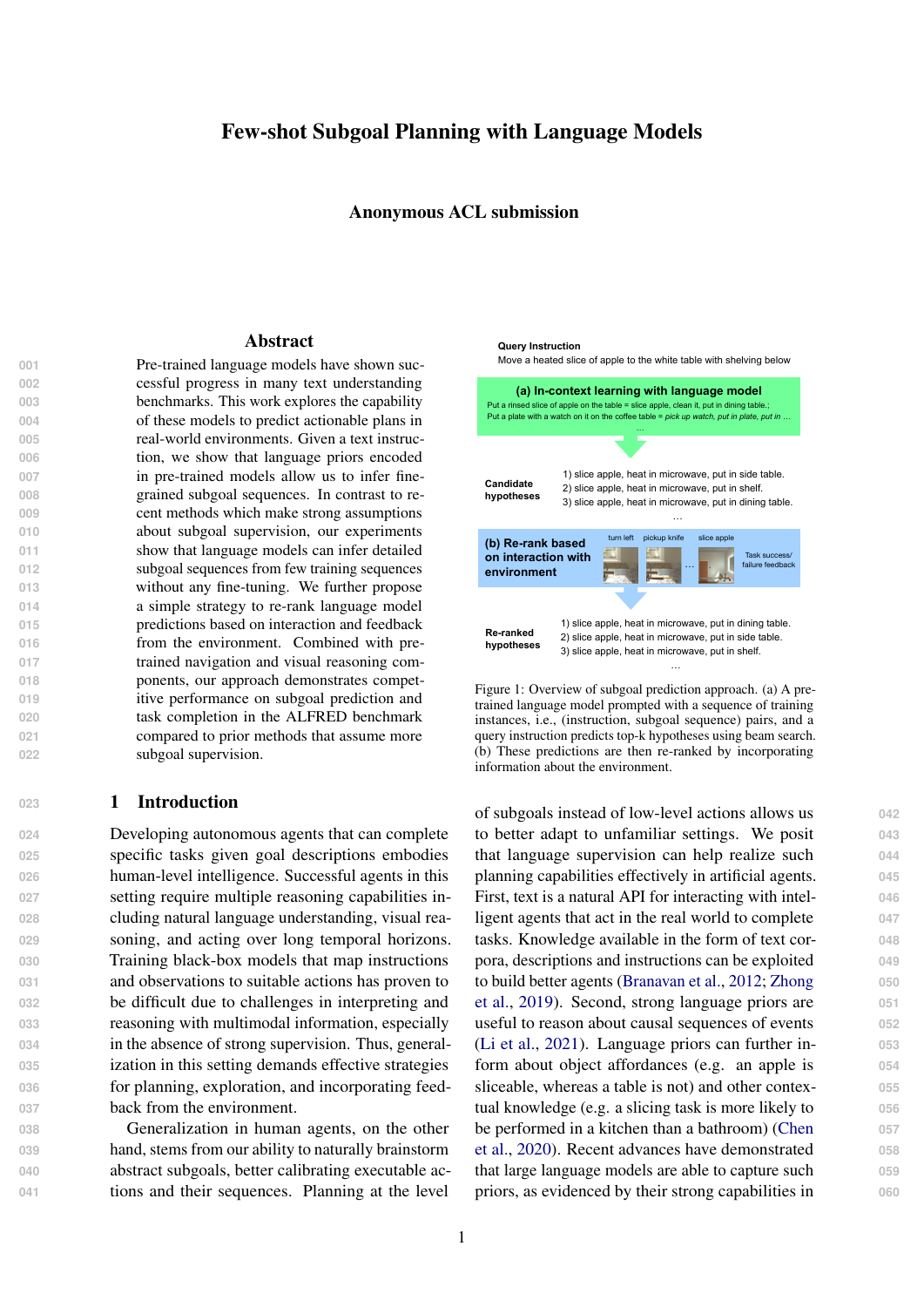Prediction errors We examine prediction errors **in identifying task type and object type. Key**  sources of model errors include annotation issues and ambiguity in object types. Table 4 shows the object types that have the least prediction accu- racy, along with the object categories the model is confused about. Annotations can fail to correctly **identify the target object - identifying autter knife as aknife or apepper shakeassalt shaker Am-**

|                                                                                                                         |                             | Success rate                 |  |  |
|-------------------------------------------------------------------------------------------------------------------------|-----------------------------|------------------------------|--|--|
| Model                                                                                                                   | Task                        | Goal-Cond                    |  |  |
| Seg2seg (Shridhar et al., 2020a)<br>MOCA (Singh et al., 2020)<br>FiLM (Min et al., 2021b)<br>HLSM (Blukis et al., 2021) | 3.7<br>19.2<br>24.6<br>29.6 | 10.0<br>28.5<br>37.2<br>38.8 |  |  |
| Predicted subgoals<br>HLSM<br>low-level<br>Re-ranked subgoals 23.9<br>policy<br>Oracle subgoals                         | 19.8<br>37.2                | 31.4<br>35.0<br>48.2         |  |  |

504 biguity can also arise from identifying an object Table 5: Task completion and goal condition success rates with different names, depending on the context ased on the ALFRED validation seen split (results are<br>
For the Alternation of the Context assed on task executions in the Alternation of the Alternation of the Alternation. 506 **For instance, depending on the scene layout, the rformance of our subgoal predictions combined with the** 507 argument for alook at object in lighttask can be 508 **a oor lamp or a desk lamp. Unless the type of redictions based on agent state. Oracle subgoals shows the** 509 **lamp is identi ed precisely in the instruction, it is performance upper bound.** 510 not possible to correctly predict the type of lamp, based on task executions in the AI2-Thor simulator). The HLSM low-level policy are shown at the bottom. We show the performance before and after re-ranking language model

511 So this task type has very low top-1 recall in Ta-rate, we also report the percentage of goal condi-<br>511 512 ble 1. Correctly identifying these objects requires tions satis-ed, which rewards the model for partial 545 513 feedback from interaction with the environment. task completions. The state of the state of the state state  $546$ 

514 The experiments so far evaluate the ability of a 515 language model to retrieve ground truth subgoa<sup>ph</sup> the ALFRED task. Seq2seq (Shridhar et al., 548 516 sequences. Next we examine embodied agents that 2020a) is a simple sequence-to-sequence baseline 549 517 make use of these predictions and collect more su<sup>trained</sup> to map text instructions to low-level ac-<br>550 518 **pervision in order to improve subgoal predictions. Ions. MOCA (Singh et al., 2020) improves on** 551 We compare against the following baselines  $547$ 

519 4.3 Agent policy and incorporating 520 environment feedback

Seq2seq using subgoal supervision and pre-trained 552 visual reasoning components. Recent work such 553 as HLSM (Blukis et al., 2021) and FiLM (Min 554 et al., 2021b) build and use spatial semantic state 555

 We now use subgoal predictions to construct an representations and achieve stronger performance 556 agent policy that acts in a simulated environment to complete tasks. The agent state representation (MOCA, HLSM, FiLM) that rely on full subgoal 558 and pre-trained low-level subgoal policy are bor- rowed from the HLSM model proposed in Blukis et al. (2021). HLSM models the agent state us-tional supervision collected using active interaction 561 ing a spatial persistent voxel representation of the with the environment. In addition, our approach 562 528 room where each voxel represents the category the object present in that position. The represen-only assumes that a subgoal execution policy is 564 tation is constructed using modules that estimate provided. 565 **Segmentation and depth maps and other visual rea**on the task. Note that, unlike these prior methods  $=$   $557$ supervision (20 $k$  instances), our approach is based  $559$ on a small amount of subgoal supervision and addi-<br>560 does not require task-level expert trajectories and 563

532 soning components and is updated as the agent  $\frac{532}{533}$  gathers new observations. We use pre-trained mode and the day information from the environ-<br> $\frac{533}{533}$  $534$  els made available by the auth $b$ to estimate agent 535 State and their pre-trained low-level policy in our to the secution feedback for 1000 text instructions 569<br>535 State and their pre-trained low-level policy in our to the seculiar manufal described in Occurs 0.0 536 experiments. Using the top language model prediction as is  $566$ 

 We combine subgoal predictions with the pre- trained HLSM low-level policy and evaluate the overall agent policy on the ALFRED task in Ta-**which were based on the static dataset, these re-**

 $540$  ble 5. Unlike the results reported in Section 4.2 comparison the HLSM model with full subgreated in 542 sults are based on subgoals executed against the vision has success rate 50%. All buyin our pre-<br>All They simulater. In addition to task success dictions fall short of HLSM, they are competitive 577 543 AI2-Thor simulator. In addition to task success with the other baselines with subgoal supervision. 578  $\sim$  ment leads to 20% success rate. Next, we collect  $\sim$ to train the ranking model described in Section 3.2. Re-ranking language model predictions using the 571 trained ranking model improves the performance to 24%, which shows the importance of incorpo-<br> comparison, the HLSM model with full subgoal su- $\overline{p}$ ervision has success rate 30%. Although our pre-

4 https://hlsm-alfred.github.io

**The performance upper bound estimated using or-** 579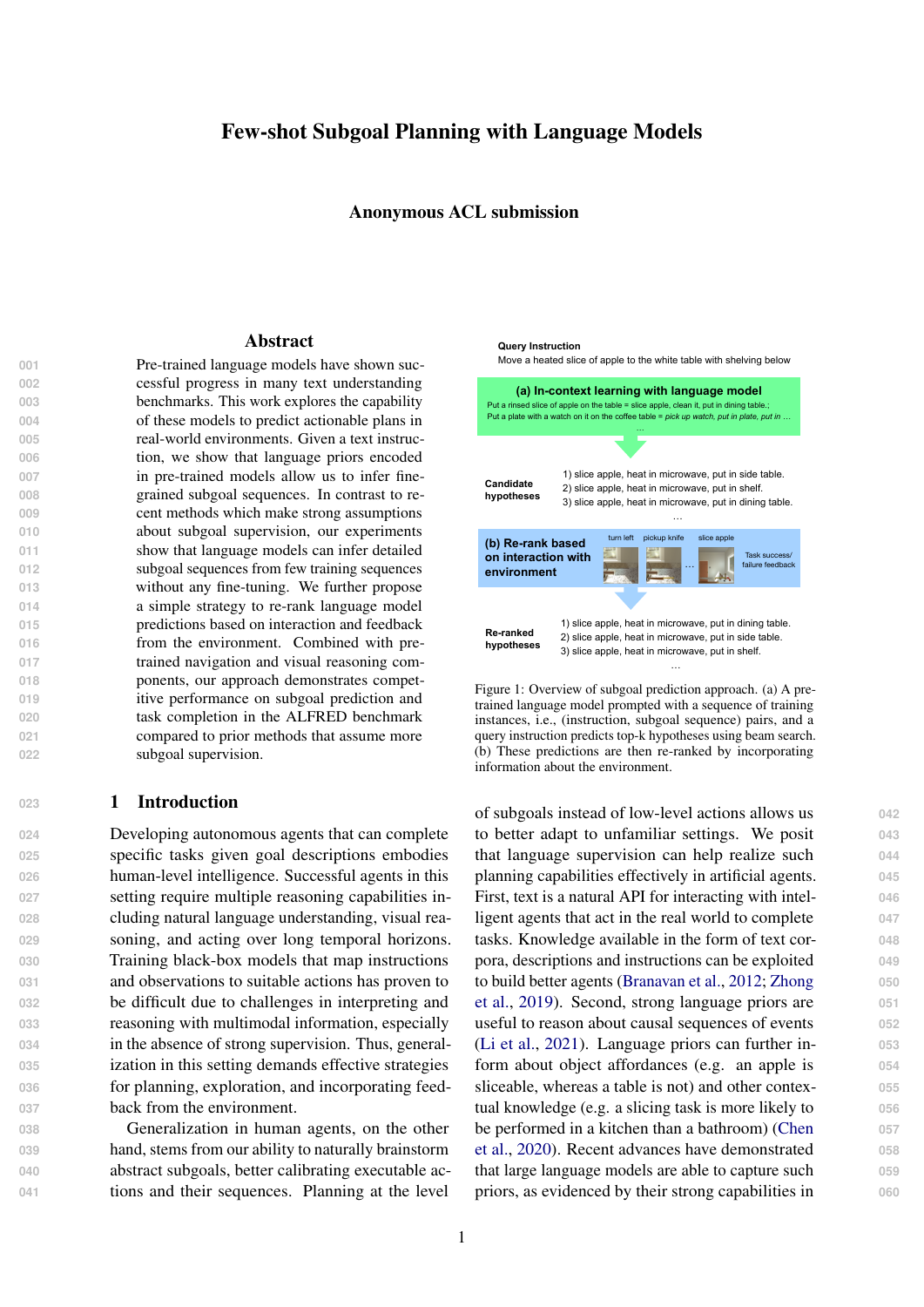acle subgoals is 37%, which shows the room for improvement over our predictions. These results show that accurate subgoal inference coupled with pre-trained low-level components leads to agents that perform well in embodied environments.

 Figure 1 shows an example where the ranking model uses environment information to identify better plans. In this example, the instruction am-**biguously speci es the receptacle as `white table** with shelving'. The language model's top two pre-

590 dictions for the target receptacle are sidetable and igure 3: Comparison between GPT-J with in-context learning 591 shelf, neither of which are present in the environ<sup>and a</sup> ne-tuned T5-large model for varying number of training 592 ment. The agent state captures this information and examples. See text for details.

 $593$  helps identify diningtable as the correct receptacle. the largest model we could ne-tune on our com-  $630$ 

#### <sup>594</sup> 5 Ablations

595 We perform a series of ablations to identify the head comparison between in-context learning and 632 596 **robustness of model predictions. We compare the strategies of model predictions. We compare the** 597 **performance of in-context learning to a sequence** ERRES TO SERVIDE STRING CONCORTINING TO A CONCORTING SUCH AS PROMPt tuning and head tuning (Min et al., 635<br>598 to-sequence model ne-tuned to translate instructional and the service and the state of the service of the  $\frac{339}{2021}$  tions to subgoal sequences. In addition, we observed a sequence of the time considered here. However,  $\frac{636}{2021}$ 600 **the effect of varying the number of training exam-**601 **ples and choice of training examples.** pute infrastructure). Note that this is not a head-to-<br>631 ge-tuning due to the difference in model size. Furthermore, there are other  $\,$  ne-tuning mechanisms  $\,$   $\,$  634  $\,$ the result suggests that in-context learning with  $637$ large pre-trained models can be favorable when 638 computational constraints do not allow full ne-<br>
639

- 602 Number of training examples Figure 3 shows 603 model recall for varying number of training extuning of large models. **640** 640
- 604 amples. For zero training examples, the prompt ing ability of large language models leads to pre- 642 605 consists of just the query instruction and the model dictions that are accurate, robust and stable in the 643 606 decodes subgoals. 40 is the maximum number of a small amount of training data. 644 607 examples for which the model prompt ts the se-
- 608 **quence length restriction (1024 tokens) of GPT6** 609 models. A steady increase in performance can be
- 610 initially observed when increasing the number of This work explores the use of pre-trained lan-611 training examples and the performance saturate uage models for planning in real-world tasks. We 647 612 towards the end. In-context learning further hashowed that language models have strong capabil-613 the limitation of not being able to accommodate<sup>ity</sup> to reason about subgoal sequences given a small 649  $614$  a larger number of training examples due to the umber of training examples. We further demon-615 length restriction. It would be interesting to ex-strated some simple mechanisms to incorporate 651 616 **plore how to make more effective use of larger feedback from interaction with the environment** 652 617 **number of training examples in future work.** and show that this leads to more usable predictions. 653 **Finally, we show that combining subgoal predic-** 654
- 618 **Choice of training examples We also estimate**  $619$  performance variance by varying the random seegtrong baseline for embodied agent learning. Our  $656$ 620 for choosing examples randomly from the training<sub>ablations</sub> demonstrate that in-context learning with 657  $621$  set and compute standard deviation based on  $\overline{v}$  small amount of subgoal demonstrations has ro-622 random seeds for each setting. The plot shows that ust generaliztion properties. It also has the limita-<br>659 623 top-1 predictions from in-context learning have tion of not being able to incorporate a large num-624 **lower variance compared to ne-tuning.** 625 **Comparison with ne-tuning** ne-tuning In order to under- length restriction. It would further be bene cial to  $662$ 626 stand how well the in-context learning approachperform end-to-end learning with language model 663 627 compares to ne-tuned models, we ne-tune a T5-based subgoal prediction and low-level policy, and 664 628 **large model (Raffel et al., 2019) with 770M param-these can be interesting avenues to explore in future 665** 629 eters on varying amounts of training data (this was work. tions with a pre-trained low-level policy yields a 655 ber of training examples due to the xed context 661  ${\bf work.}$



**Conclusion 645** 

These ablations show that the in-context learn-<br>641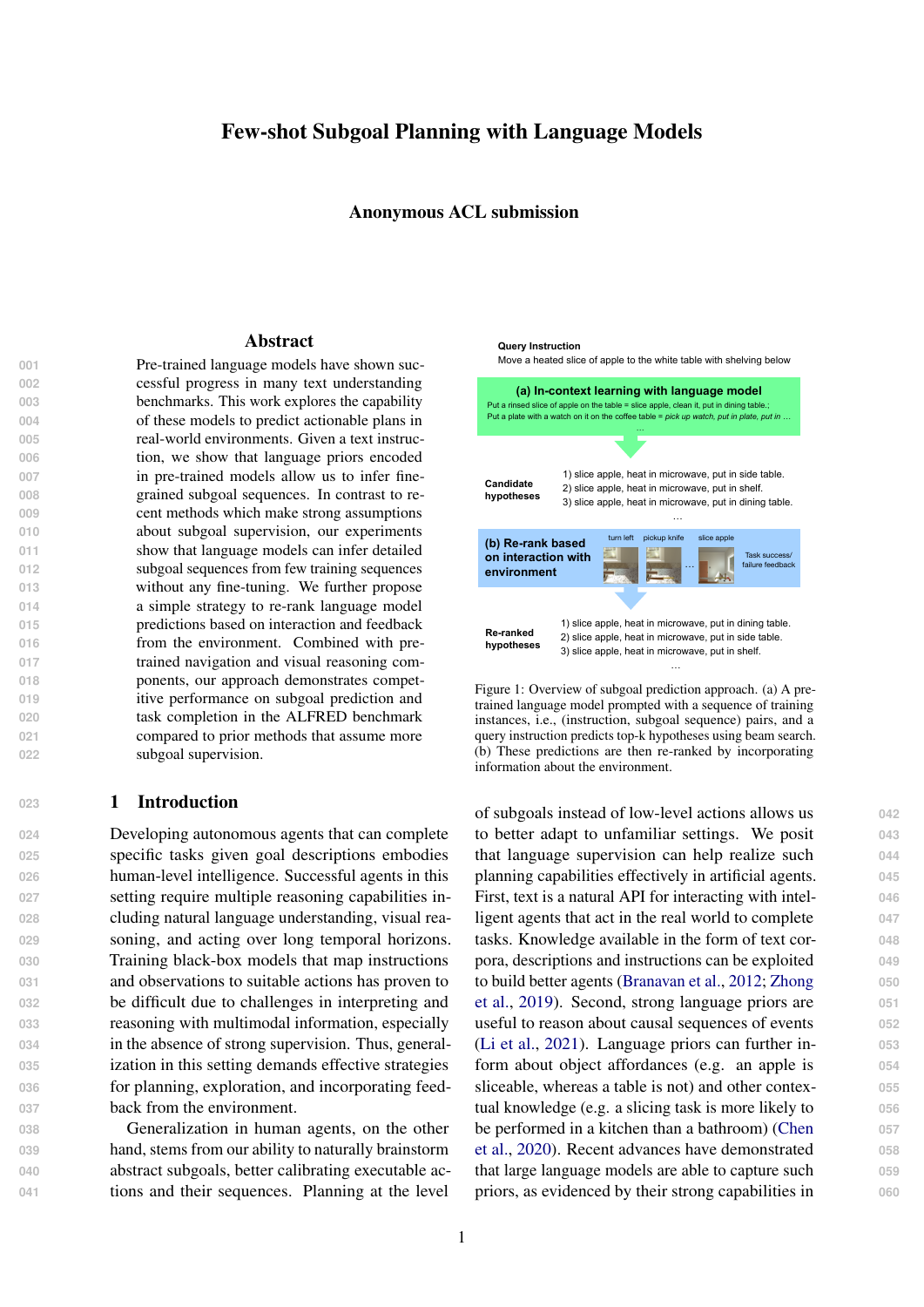#### **<sup>667</sup>** References

- **668** Valts Blukis, Chris Paxton, Dieter Fox, Animesh Garg, **669** and Yoav Artzi. 2021. A persistent spatial semantic **670** representation for high-level natural language instruc-**671** tion execution. *arXiv preprint arXiv:2107.05612*.
- **672** Rishi Bommasani, Drew A Hudson, Ehsan Adeli, **673** Russ Altman, Simran Arora, Sydney von Arx, **674** Michael S Bernstein, Jeannette Bohg, Antoine Bosse-**675** lut, Emma Brunskill, et al. 2021. On the opportuni-**676** ties and risks of foundation models. *arXiv preprint* **677** *arXiv:2108.07258*.
- **678** SRK Branavan, David Silver, and Regina Barzilay. 2012. **679** Learning to win by reading manuals in a monte-carlo **680** framework. *Journal of Artificial Intelligence Re-***681** *search*, 43:661–704.
- **682** Tom B Brown, Benjamin Mann, Nick Ryder, Melanie **683** Subbiah, Jared Kaplan, Prafulla Dhariwal, Arvind **684** Neelakantan, Pranav Shyam, Girish Sastry, Amanda **685** Askell, et al. 2020. Language models are few-shot **686** learners. *arXiv preprint arXiv:2005.14165*.
- **687** Haonan Chen, Hao Tan, Alan Kuntz, Mohit Bansal, **688** and Ron Alterovitz. 2020. Enabling robots to un-**689** derstand incomplete natural language instructions **690** using commonsense reasoning. In *2020 IEEE In-***691** *ternational Conference on Robotics and Automation* **692** *(ICRA)*, pages 1963–1969. IEEE.
- **693** Rodolfo Corona, Daniel Fried, Coline Devin, Dan Klein, **694** and Trevor Darrell. 2020. Modular networks for **695** compositional instruction following. *arXiv preprint* **696** *arXiv:2010.12764*.
- **697** Jacob Devlin, Ming-Wei Chang, Kenton Lee, and **698** Kristina Toutanova. 2018. Bert: Pre-training of deep **699** bidirectional transformers for language understand-**700** ing. *arXiv preprint arXiv:1810.04805*.
- **701** Catherine Finegan-Dollak, Jonathan K Kummerfeld, **702** Li Zhang, Karthik Ramanathan, Sesh Sadasivam, **703** Rui Zhang, and Dragomir Radev. 2018. Improving **704** text-to-sql evaluation methodology. *arXiv preprint* **705** *arXiv:1806.09029*.
- **706** Daniel Fried, Jacob Andreas, and Dan Klein. 2017. Uni-**707** fied pragmatic models for generating and following **708** instructions. *arXiv preprint arXiv:1711.04987*.
- **709** Daniel Furrer, Marc van Zee, Nathan Scales, and **710** Nathanael Schärli. 2020. Compositional generaliza-**711** tion in semantic parsing: Pre-training vs. specialized **712** architectures. *arXiv preprint arXiv:2007.08970*.
- **713** Matthew Hausknecht, Prithviraj Ammanabrolu, Marc-**714** Alexandre Côté, and Xingdi Yuan. 2020. Interactive **715** fiction games: A colossal adventure. In *Proceedings* **716** *of the AAAI Conference on Artificial Intelligence*, **717** volume 34, pages 7903–7910.
- **718** Jonathan Herzig, Peter Shaw, Ming-Wei Chang, Kelvin **719** Guu, Panupong Pasupat, and Yuan Zhang. 2021. Un-**720** locking compositional generalization in pre-trained

models using intermediate representations. *arXiv* 721 *preprint arXiv:2104.07478*. **722**

- Peter A Jansen. 2020. Visually-grounded planning **723** without vision: Language models infer detailed  $724$ plans from high-level instructions. *arXiv preprint* **725** *arXiv:2009.14259*. **726**
- Eric Kolve, Roozbeh Mottaghi, Winson Han, Eli Van- **727** derBilt, Luca Weihs, Alvaro Herrasti, Daniel Gordon, **728** Yuke Zhu, Abhinav Gupta, and Ali Farhadi. 2017. **729** Ai2-thor: An interactive 3d environment for visual ai. **730** *arXiv preprint arXiv:1712.05474*. **731**
- Brenden Lake and Marco Baroni. 2018. Generalization **732** without systematicity: On the compositional skills  $\frac{733}{ }$ of sequence-to-sequence recurrent networks. In *In-* **734** *ternational conference on machine learning*, pages **735** 2873–2882. PMLR. **736**
- Belinda Z Li, Maxwell Nye, and Jacob Andreas. 2021. **737** Implicit representations of meaning in neural lan- **738** guage models. *arXiv preprint arXiv:2106.00737*. **739**
- Jiwei Li, Michel Galley, Chris Brockett, Jianfeng Gao, **740** and Bill Dolan. 2015. A diversity-promoting objec- **741** tive function for neural conversation models. *arXiv* **742** *preprint arXiv:1510.03055*. **743**
- Jiwei Li and Dan Jurafsky. 2016. Mutual information **744** and diverse decoding improve neural machine trans- **745** lation. *arXiv preprint arXiv:1601.00372*. **746**
- Xiang Lisa Li and Percy Liang. 2021. Prefix-tuning: **747** Optimizing continuous prompts for generation. *arXiv* **748** *preprint arXiv:2101.00190*. **749**
- Jelena Luketina, Nantas Nardelli, Gregory Farquhar, **750** Jakob Foerster, Jacob Andreas, Edward Grefenstette, **751** Shimon Whiteson, and Tim Rocktäschel. 2019. A **752** survey of reinforcement learning informed by natural **753** language. *arXiv preprint arXiv:1906.03926*. **754**
- Hongyuan Mei, Mohit Bansal, and Matthew R Walter. **755** 2016. Listen, attend, and walk: Neural mapping **756** of navigational instructions to action sequences. In **757** *Thirtieth AAAI Conference on Artificial Intelligence*. **758**
- Vincent Micheli and François Fleuret. 2021. Lan- **759** guage models are few-shot butlers. *arXiv preprint* **760** *arXiv:2104.07972*. **761**
- Sewon Min, Mike Lewis, Hannaneh Hajishirzi, and **762** Luke Zettlemoyer. 2021a. Noisy channel language **763** model prompting for few-shot text classification. **764** *arXiv preprint arXiv:2108.04106*. **765**
- So Yeon Min, Devendra Singh Chaplot, Pradeep Raviku- **766** mar, Yonatan Bisk, and Ruslan Salakhutdinov. 2021b. **767** Film: Following instructions in language with modu- **768** lar methods. *arXiv preprint arXiv:2110.07342*. **769**
- <span id="page-8-0"></span>Alec Radford, Jeffrey Wu, Rewon Child, David Luan, **770** Dario Amodei, Ilya Sutskever, et al. 2019. Language **771** models are unsupervised multitask learners. *OpenAI* **772** *blog*, 1(8):9. **773**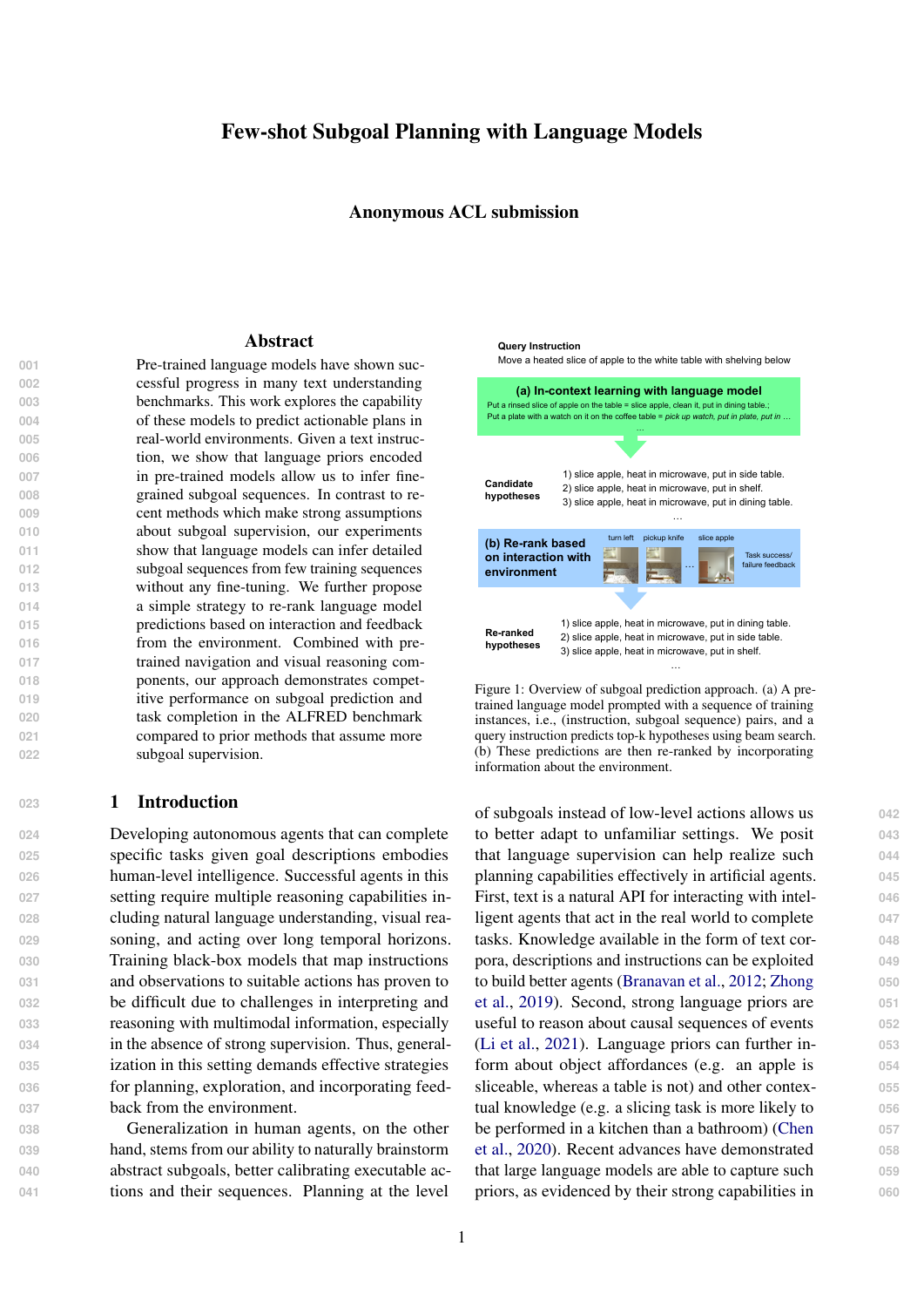- Colin Raffel, Noam Shazeer, Adam Roberts, Katherine Lee, Sharan Narang, Michael Matena, Yanqi Zhou, Wei Li, and Peter J Liu. 2019. Exploring the limits former. *arXiv preprint arXiv:1910.10683*. Timo Schick and Hinrich Schütze. 2020. It's not just size that matters: Small language models are also few-shot learners. *arXiv preprint arXiv:2009.07118*. Richard Shin, Christopher H Lin, Sam Thomson, Charles Chen, Subhro Roy, Emmanouil Antonios Platanios, Adam Pauls, Dan Klein, Jason Eisner,
- 
- 
- 
- 
- 
- 
- 
- 
- 
- -

- 
- 

<span id="page-9-7"></span><span id="page-9-3"></span>

 and Benjamin Van Durme. 2021. Constrained lan- guage models yield few-shot semantic parsers. *arXiv preprint arXiv:2104.08768*.

<span id="page-9-4"></span>of transfer learning with a unified text-to-text trans-

- <span id="page-9-6"></span> Mohit Shridhar, Jesse Thomason, Daniel Gordon, Yonatan Bisk, Winson Han, Roozbeh Mottaghi, Luke Zettlemoyer, and Dieter Fox. 2020a. Alfred: A benchmark for interpreting grounded instructions for everyday tasks. In *Proceedings of the IEEE/CVF con-ference on computer vision and pattern recognition*,
- pages 10740–10749. Mohit Shridhar, Xingdi Yuan, Marc-Alexandre Côté, Yonatan Bisk, Adam Trischler, and Matthew Hausknecht. 2020b. Alfworld: Aligning text and em-
- bodied environments for interactive learning. *arXiv preprint arXiv:2010.03768*.
- Kunal Pratap Singh, Suvaansh Bhambri, Byeonghwi Kim, Roozbeh Mottaghi, and Jonghyun Choi. 2020. Moca: A modular object-centric approach for in- teractive instruction following. *arXiv preprint arXiv:2012.03208*.
- <span id="page-9-8"></span> Alessandro Suglia, Qiaozi Gao, Jesse Thomason, Govind Thattai, and Gaurav Sukhatme. 2021. Em- bodied bert: A transformer model for embodied, language-guided visual task completion. *arXiv preprint arXiv:2108.04927*.
- <span id="page-9-5"></span> Alane Suhr, Claudia Yan, Jacob Schluger, Stanley Yu, Hadi Khader, Marwa Mouallem, Iris Zhang, and Yoav Artzi. 2019. Executing instructions in situated collaborative interactions. *arXiv preprint arXiv:1910.03655*.
- Ben Wang and Aran Komatsuzaki. 2021. GPT- J-6B: A 6 Billion Parameter Autoregressive Language Model. [https://github.com/](https://github.com/kingoflolz/mesh-transformer-jax) [kingoflolz/mesh-transformer-jax](https://github.com/kingoflolz/mesh-transformer-jax).
- Thomas Wolf, Lysandre Debut, Victor Sanh, Julien Chaumond, Clement Delangue, Anthony Moi, Pier- ric Cistac, Tim Rault, Rémi Louf, Morgan Funtowicz, Joe Davison, Sam Shleifer, Patrick von Platen, Clara Ma, Yacine Jernite, Julien Plu, Canwen Xu, Teven Le Scao, Sylvain Gugger, Mariama Drame, Quentin Lhoest, and Alexander M. Rush. 2020. [Transform-](https://www.aclweb.org/anthology/2020.emnlp-demos.6) [ers: State-of-the-art natural language processing.](https://www.aclweb.org/anthology/2020.emnlp-demos.6) In *Proceedings of the 2020 Conference on Empirical Methods in Natural Language Processing: System Demonstrations*, pages 38–45, Online. Association for Computational Linguistics.
- <span id="page-9-1"></span>Shunyu Yao, Rohan Rao, Matthew Hausknecht, and **831** Karthik Narasimhan. 2020. Keep calm and explore: **832** Language models for action generation in text-based **833** games. *arXiv preprint arXiv:2010.02903*. **834**
- <span id="page-9-9"></span>Yichi Zhang and Joyce Chai. 2021. Hierarchical task 835 learning from language instructions with unified **836** transformers and self-monitoring. *arXiv preprint* **837** *arXiv:2106.03427*. **838**
- <span id="page-9-2"></span>Tony Z Zhao, Eric Wallace, Shi Feng, Dan Klein, and **839** Sameer Singh. 2021. Calibrate before use: Improv- **840** ing few-shot performance of language models. *arXiv* **841** *preprint arXiv:2102.09690*. **842**
- <span id="page-9-0"></span>Victor Zhong, Tim Rocktäschel, and Edward Grefen- **843** stette. 2019. Rtfm: Generalising to novel envi-<br>844 ronment dynamics via reading. *arXiv preprint* **845** *arXiv:1910.08210*. **846**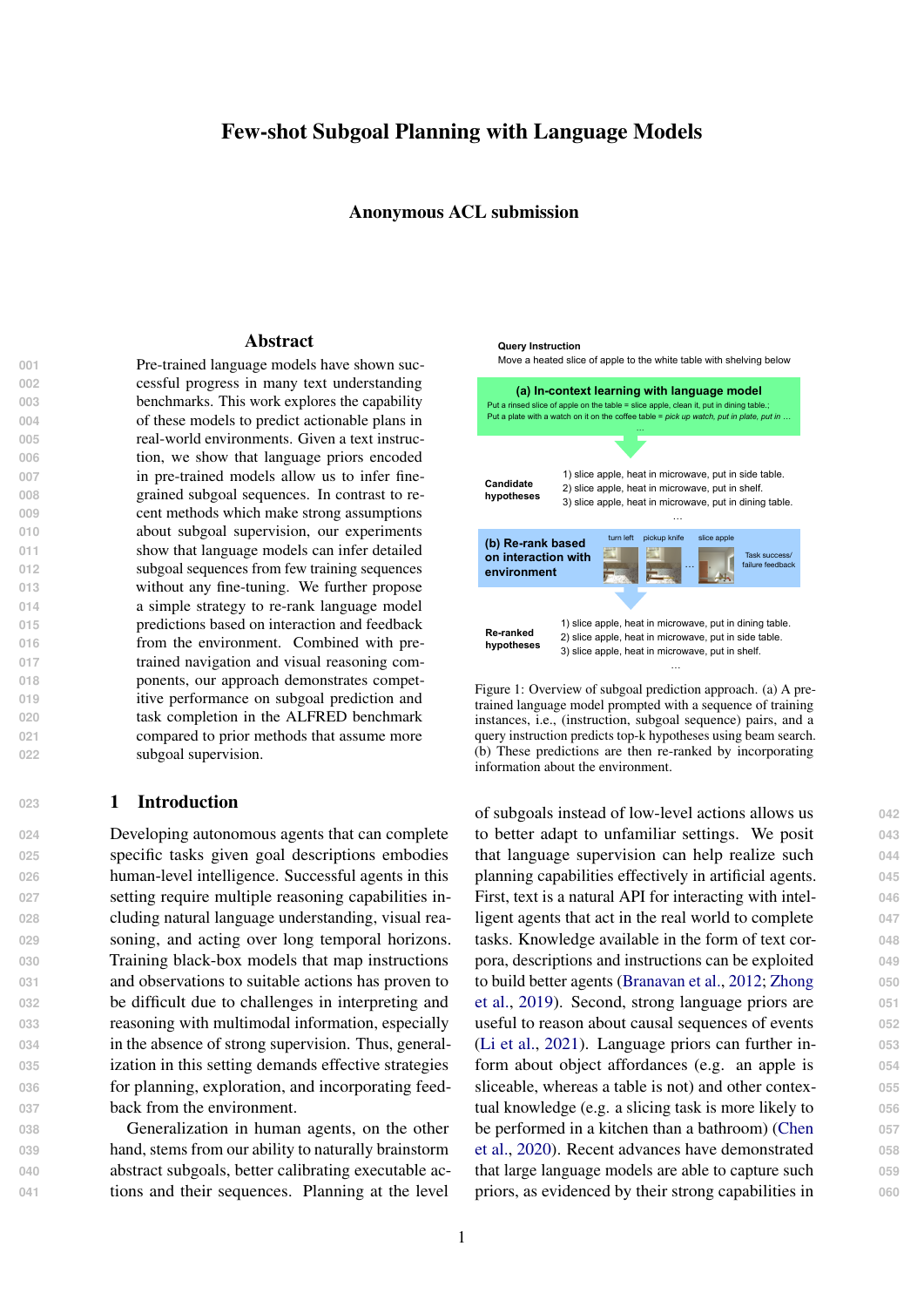#### 847 **A** Mutual Information based scoring

 Mutual Information between random variables  $X: Y$  is defined as in Equation [\(2\)](#page-10-0). We consider a weighted Mutual Information metric as defined as in Equation [\(3\)](#page-10-1) similar to Li and Jurafsky (2016) and introduce the hyperparameter . Identifying Y that maximizes the weighted Mutual Information is equivalent to maximizing the expression in Equa- tion [\(4\)](#page-10-2). We use this metric to rank hypotheses generated by the language model.

$$
MI(X;Y) = \log \frac{p(x; y)}{p(x)p(y)} \tag{2}
$$

$$
WMI(X;Y) = \log \frac{p(x;y)}{p(x)p(y)} \tag{3}
$$

| 859 | argmax wMI(X; Y)                        |                              |                  |
|-----|-----------------------------------------|------------------------------|------------------|
| 860 | = argmax log $\frac{p(x; y)}{p(x)p(y)}$ |                              |                  |
| 861 | = argmax log $\frac{p(x; y)}{p(x)}$     | $\frac{p(x; y)}{p(y)}$       | $\frac{1}{p(x)}$ |
| 862 | = argmax(1)                             | )log $p(y/x)$ + log $p(x/y)$ |                  |
| 863 | log $p(x)$                              |                              |                  |
| 864 | = argmax(1)                             | )log $p(y/x)$ + log $p(x/y)$ |                  |
| 864 | = argmax(1)                             | )log $p(y/x)$ + log $p(x/y)$ |                  |
| 4)  |                                         |                              |                  |

#### **<sup>865</sup>** B Subgoal representation

**866** Table [6](#page-10-3) shows the subgoal representation we use in this work.

<span id="page-10-3"></span>

| Subgoal       | Representation    |
|---------------|-------------------|
| (Pickup, X)   | pick up X         |
| (Put, X)      | put in X          |
| (Heat, X)     | heat in X         |
| (Cool, X)     | cool in X         |
| (Clean, X)    | clean in X        |
| (Slice, X)    | slice X           |
| (ToggleOn, X) | turn on ${\rm X}$ |

Table 6: Subgoals and corresponding text representation. X represents an object argument.

#### C Ranking model: Architecture **<sup>868</sup>**

State embedding HLSM represents the agent **869** state as a semantic voxel representation  $\mathcal{S}$  2 870  $[0, 1]^{X \ Y \ Z \ C}$  where the value  $S(X, Y, Z, C)$  rep- 871 resents if there is an object of type c at position **872**  $(x, y, z)$  of the room layout. The agent state is encoded into a vector  $f<sup>state</sup>(s)$  using a linear mapping. 874 We use this encoding as the state embedding. 875

Instruction and subgoal sequence encoding **876** The instruction and a candidate subgoal sequence 877 g are jointly processed using a BERT encoder and **878** the CLS representation is used as a representation **879** vector  $BERT_{CLS}$  (*; g*). 880

<span id="page-10-1"></span><span id="page-10-0"></span>The ranking model is rep- **881** resented as  $f(q; ; s; )$  = 882  ${}^{7}$ concat( $f^{\text{state}}(s)$ ; BERT<sub>CLS</sub>(; g)) where 883

is a parameter vector. When training the ranking 884 model the state embedding and BERT encoders **885** are held fixed and only the linear transformation **886** is trained. **887**

### D Ranking Model: Training and **<sup>888</sup> Inference** 889

<span id="page-10-2"></span>Formally, the learning problem is a MDP **890**  $(S, G, L, R, T)$ , where  $S_t$  2 S is the agent state, 891  $g^{(t)}$  2 G is a subgoal, 2 L is a text instruc- 892 tion,  $R(\cdot; s_t)$  is a reward function that provides 893 success/failure feedback for completing a given 894 instruction,  $T : (s_t; g^{(t)})$  /  $s_{t+1}$  is a state transition function where  $S_{t+1}$  is computed by a lowlevel policy  $\angle$  pre-trained to execute a given sub- 897 goal g. Our goal is to train a high-level policy **898**  $H(g^{(t)}j \; ; s_t; g^{( where  $s_t$  is the agent state and 899$  $g^{(*t*)}$  is the sequence of subgoals completed so far **900** at high-level time-step t. 901

Algorithm [1](#page-11-0) describes how we collect training **902** data to train the ranking model. Algorithm [2](#page-11-1) shows **903** how the ranking model is used during inference. **904**